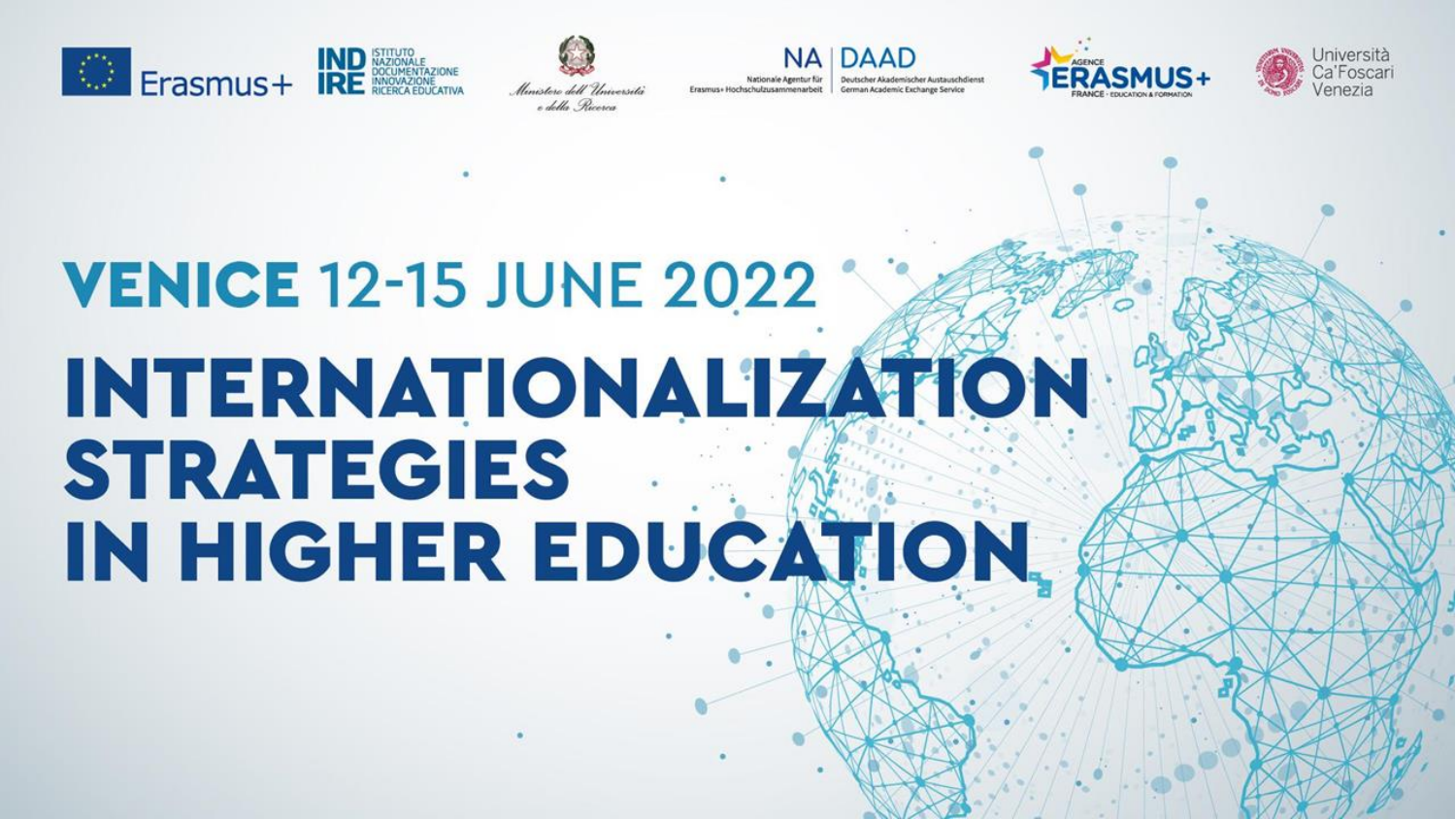## **VENICE 12-15 JUNE 2022 INTERNATIONALIZATION STRATEGIES IN HIGHER EDUCATION**

Coordinator: Prof. R. Hinterholzl Rapporteur: Ketti Borille

## **International classes: challenges and solutions**





e della Piccerca

Nationale Agentur für Erasmus#Hochschulzusammenarbeit





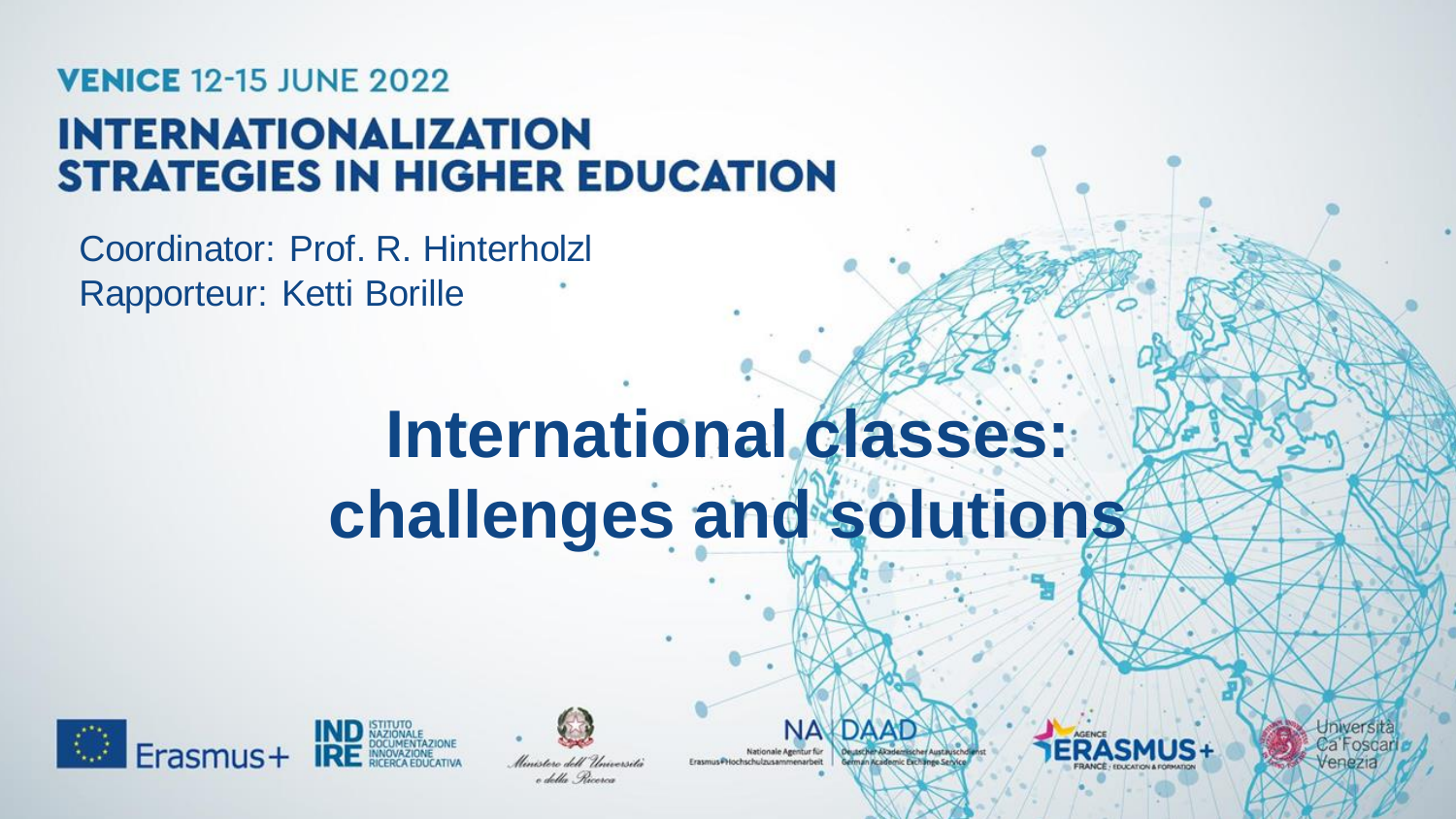**VENICE 12-15 JUNE 2022** 

## **Language requirements and intercultural issues**

Exchange students often **lack the necessary language requirements.**

**Intercultural barriers** come up both for exchange and degree seeking students. : many universities organize orientation days/weeks, but the problem persists during the whole year.





Erasmus+Hochschulzusammenarbeit

German Academic Exchange Service



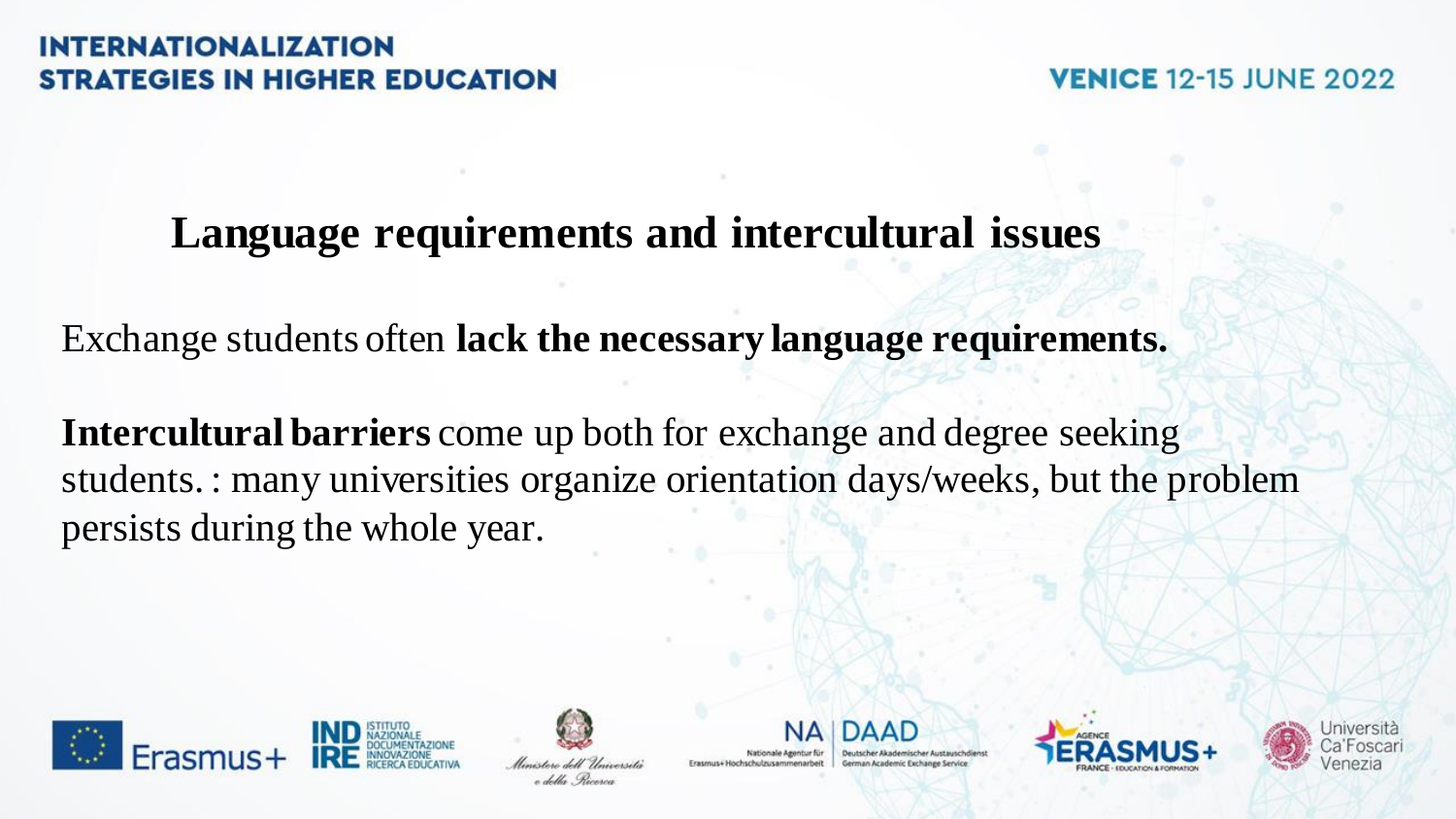#### **VENICE 12-15 JUNE 2022**

## *How can we build a more inclusive environment?*

- **courses of intercultural competences development** for academic and administrative staff (Slovakia)
- **students -led** activities (Valencia)
- **multicultural peer-to-peer tutors** (Florence)
- **psychological guidance and orientation services** by a professional team (Turkish NA)
- **language and socio-cultural** preparation courses before the mobility (Turkish NA)
- **flexibility** in the study curricula to include intercultural issues; buddying activities recognized in the students' diploma supplement (Minho)
- Offer students **programmes which combine research and teaching**





Erasmus+Hochschulzusammenarbeit



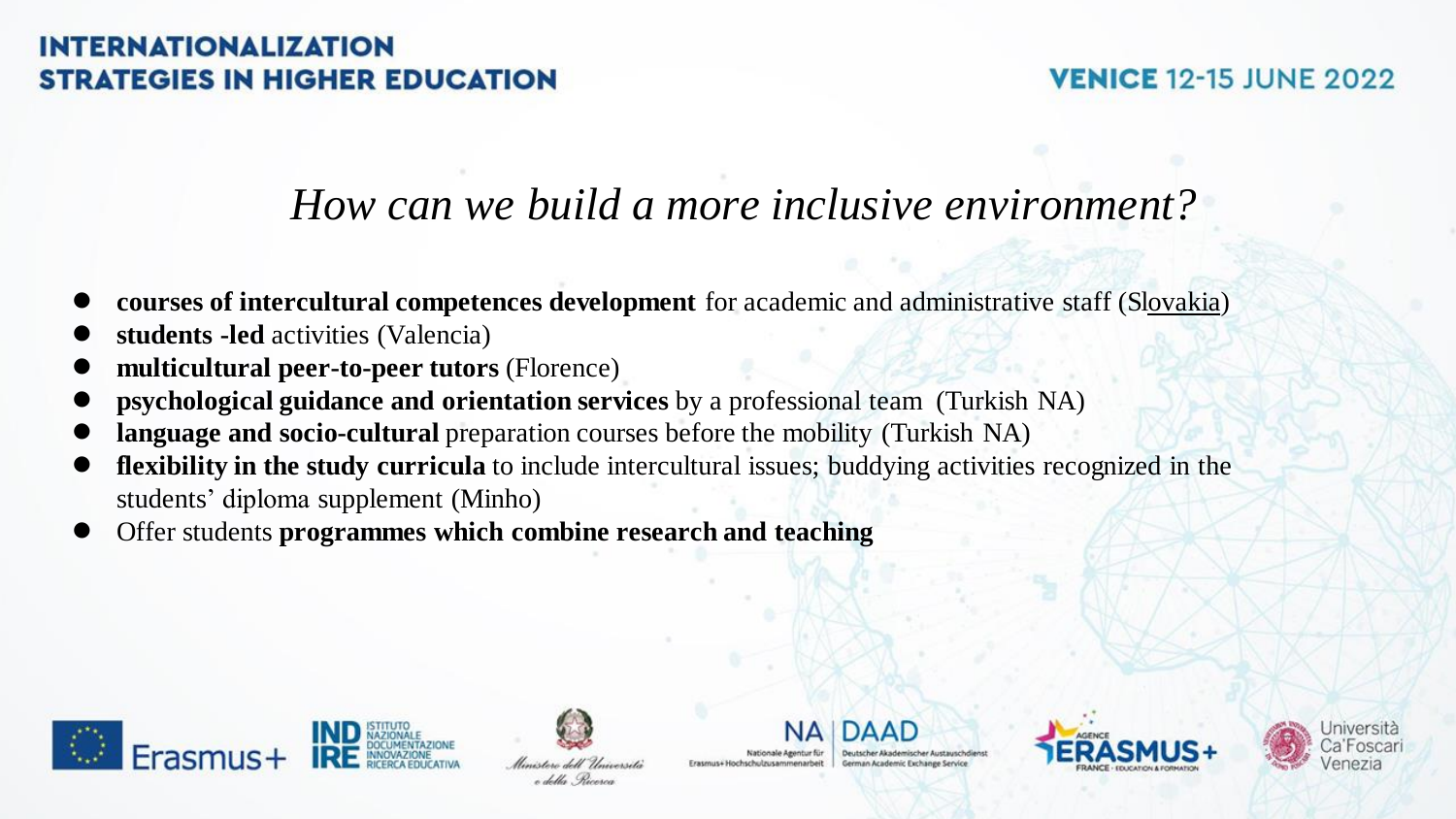**VENICE 12-15 JUNE 2022** 

## **COVID19 managing**

During the first phase of the emergency, some international students had no adequate digital tools to access online courses

*What to do?*

Some universities have provided a **pc for free or internet** (University of Lorraine)





e della Piccerci

Nationale Agentur fü Erasmus+Hochschulzusammenarbeit

DAAN German Arademic Exchange Service



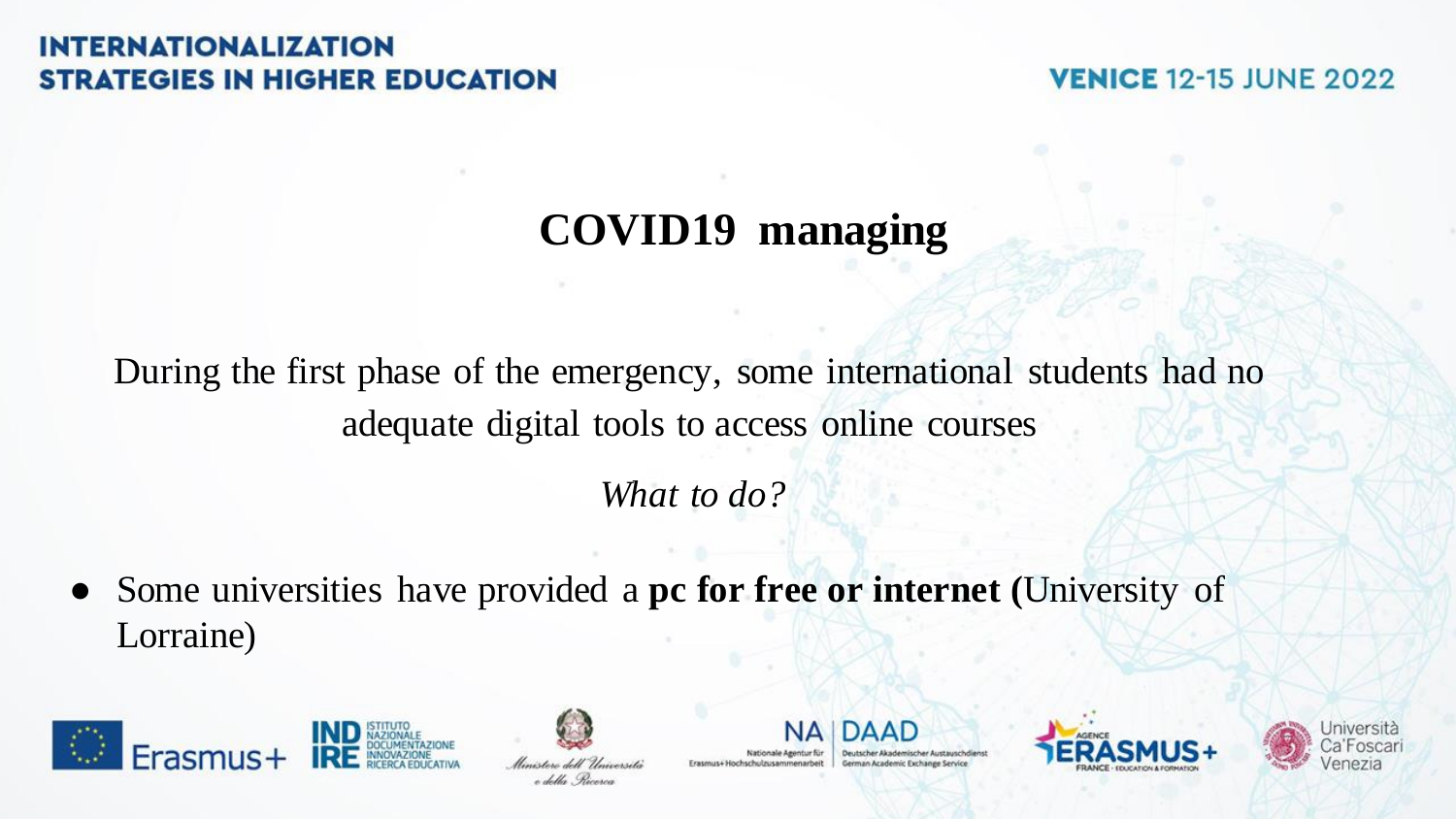#### **VENICE 12-15 JUNE 2022**

## **CRISIS MANAGEMENT: THE UKRAINE CASE**

*How can we help Ukrainian universities to avoid brain drain?*

- Sending **financial support to neighbouring Countries** like Poland and Romania
- **Fee-waivers** for refugee students and **welcoming** refugee staff members
- Listen to **specific needs of Ukrainian HEIs** for a long-term strategy
- All **NAs** should find out what is most needed to organize logistic support, specific programmes, scholarships, and have **long-term strategies for areas in conflict**





Erasmus+Hochschulzusammenarbeit



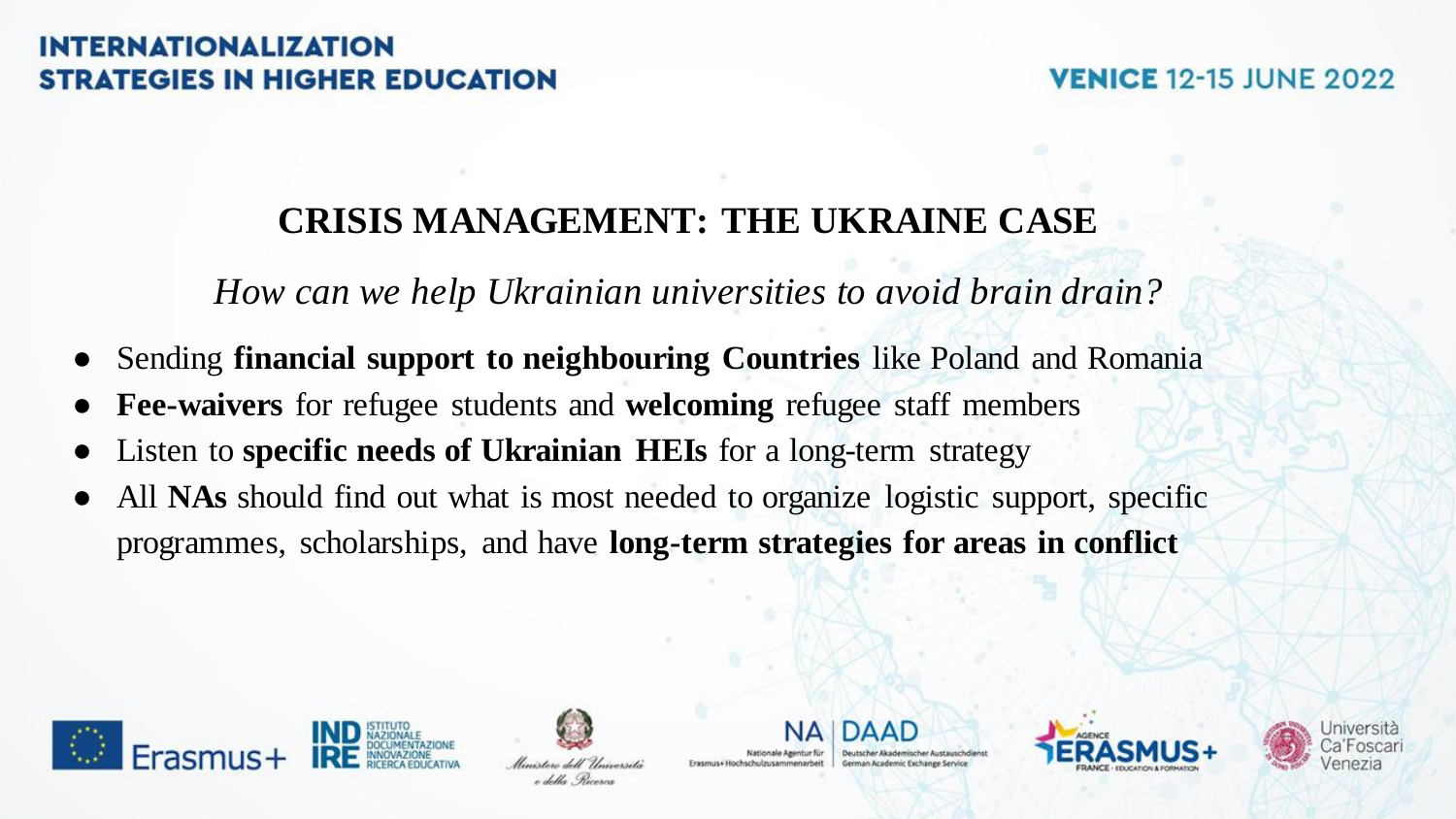#### **VENICE 12-15 JUNE 2022**

## **ACADEMIC STAFF AND INTERNATIONAL STUDENTS**

*What can the uni staff do to make students feel more included in classes?*

- Raise **self-awareness of local culture**
- Administrative staff should **improve their English language skills (Spanish NA)**
- The *SUCTIA PROJECT*: the online materials aim to change the mindset of teacher and admin staff and provide the tools to disseminate internationalization at home; let's create a **common platform to share best practices** for teaching and non-teaching staff.
- The **ISLO initiative**: international students learning objective (Valencia)
- For instance, collecting **interviews to international students** to better get into the "intercultural dimension" (Bulgaria)





Nationale Agentur fü Erasmus+Hochschulzusammenarbeit